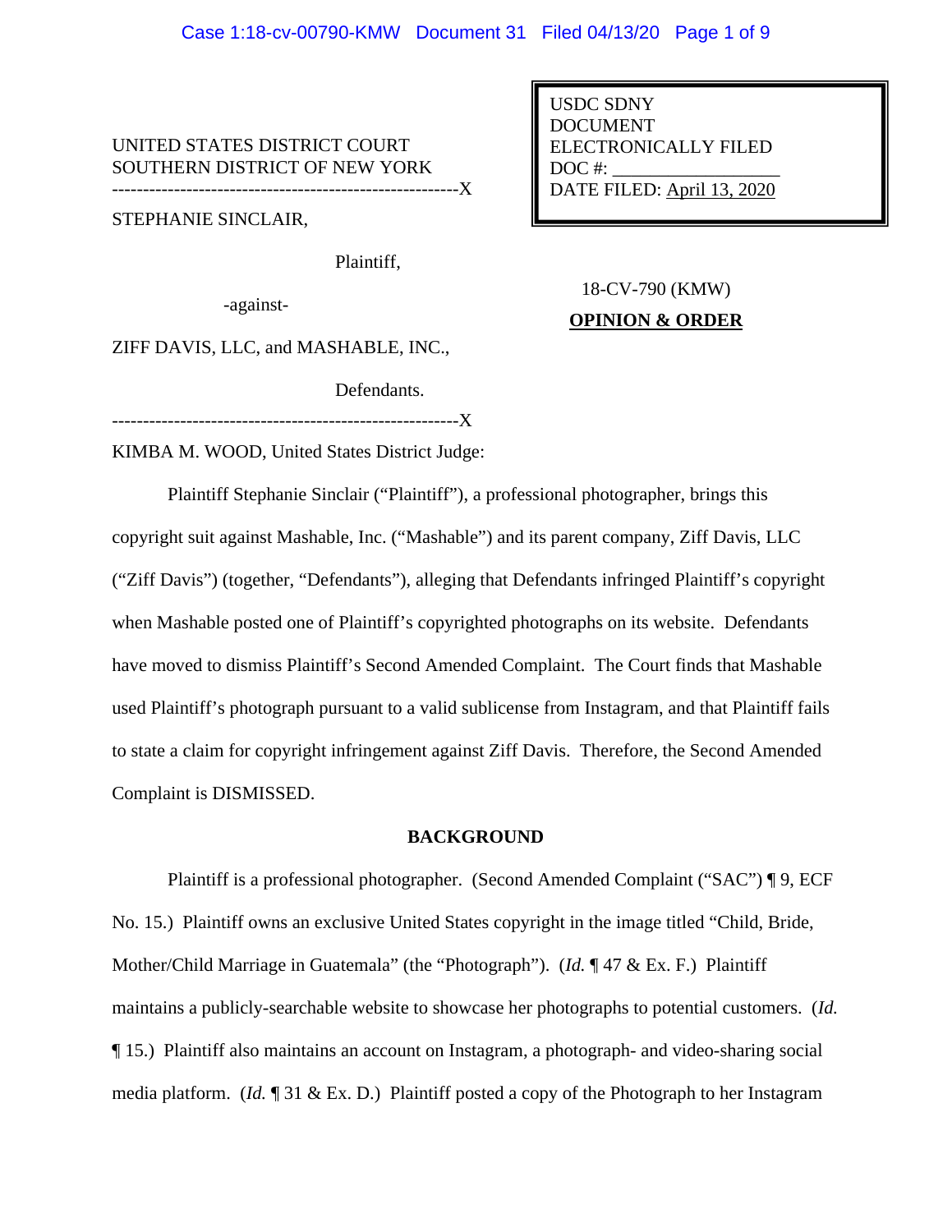#### Case 1:18-cv-00790-KMW Document 31 Filed 04/13/20 Page 2 of 9

account, which is a "public" account, viewable by anyone. (*Id*.)

Defendant Ziff Davis is a digital media and advertising company that owns multiple online brands and print titles. (*Id.* ¶ 16.) Ziff Davis owns Defendant Mashable, a media and entertainment platform that operates the website www.mashable.com. (*Id.* ¶ 17.)

On March 11, 2016, an employee of Mashable contacted Plaintiff via email and sought to license the Photograph for use in an article about female photographers, to be published on Mashable's website. (*Id.* ¶ 22.) Mashable offered Plaintiff \$50 for licensing rights to the Photograph. (*Id.*) Plaintiff did not accept Mashable's offer. (*Id.* ¶ 23.) On March 16, 2016, Mashable published an article about female photographers on its website, which included a copy of the Photograph (the "Article"). (*Id.* ¶ 24.)

Mashable used a technical process called "embedding" to incorporate the Photograph into the Article. (*Id.* ¶ 24, 36.) Embedding allows a website coder to incorporate content, such as an image, that is located on a third-party's server, into the coder's website. (*Id.* ¶ 37.) When an individual visits a website that includes an "embed code," the user's internet browser is directed to retrieve the embedded content from the third-party server and display it on the website. (*Id.* ¶ 38.) As a result of this process, the user sees the embedded content on the website, even though the content is actually hosted on a third-party's server, rather than on the server that hosts the website.<sup>[1](#page-1-0)</sup> (*Id.* ¶ 39.)

Here, Mashable embedded in its Article the copy of the Photograph that Plaintiff had previously uploaded to the server of Instagram. Instagram uses a service called "application programming interface," or "API," to enable users to access and share content posted by other

<span id="page-1-0"></span><sup>1</sup> A more detailed explanation of the embedding process is helpfully set forth in *Goldman v. Breitbart News Network, LLC*, 302 F. Supp. 3d 585, 587 (S.D.N.Y. 2018) (Forrest, J.).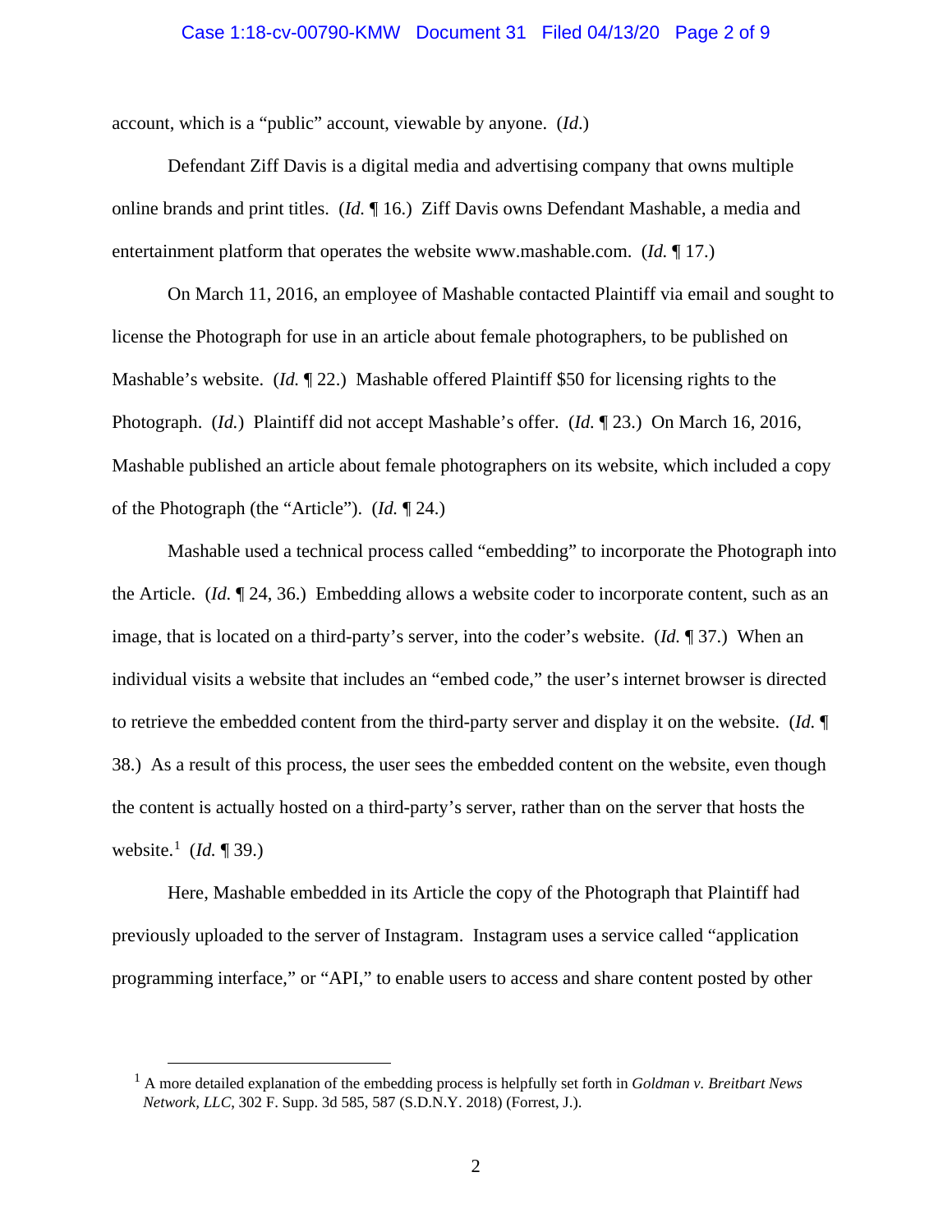## Case 1:18-cv-00790-KMW Document 31 Filed 04/13/20 Page 3 of 9

users whose accounts are set to "public" mode. (*Id.* ¶ 33.) Pursuant to certain Instagram policies, users can use the API to embed Instagram posts in their websites. (*Id.*) That is exactly what happened here: Mashable used the API to embed, in the Article, the copy of the Photograph that Plaintiff previously posted to her public Instagram account.

On or about January 19, 2018, Plaintiff demanded that Defendants take down the copy of the Photograph from the Article, and compensate Plaintiff for infringing on her copyright. (*Id.* ¶ 41.) Defendants refused to do so. (*Id.* ¶ 42–43.) On January 29, 2018, Plaintiff brought this copyright suit against Defendants. (ECF No. 1.) Plaintiff filed an Amended Complaint on March 15, 2018, and, with consent of Defendants, filed a Second Amended Complaint on April 10, 2018. (ECF Nos. 11, 15.) On May 2, 2018, Defendants moved to dismiss the Second Amended Complaint (the "Motion"). (ECF No. 18.)

## **LEGAL STANDARD**

A complaint must be dismissed if it fails to state a claim upon which relief can be granted. Fed. R. Civ. P. 12(b)(6). "To survive a motion to dismiss, a complaint must contain sufficient factual matter, accepted as true, to 'state a claim to relief that is plausible on its face.'" *Aschroft v. Iqbal*, 556 U.S. 662, 678 (2009) (quoting *Bell Atl. Corp. v. Twombly*, 550 U.S. 544, 570 (2007)). For purposes of deciding a motion to dismiss, "[a] complaint is deemed to include any written instrument attached to it as an exhibit, materials incorporated in it by reference, and documents that, although not incorporated by reference, are 'integral' to the complaint." *Sira v. Morton*, 380 F.3d 57, 67 (2d Cir. 2004) (citations omitted).

## **DISCUSSION**

# **I. Mashable Used the Photograph Pursuant to a Valid Sublicense from Instagram.**

Defendants contend that Mashable used the Photograph pursuant to a valid sublicense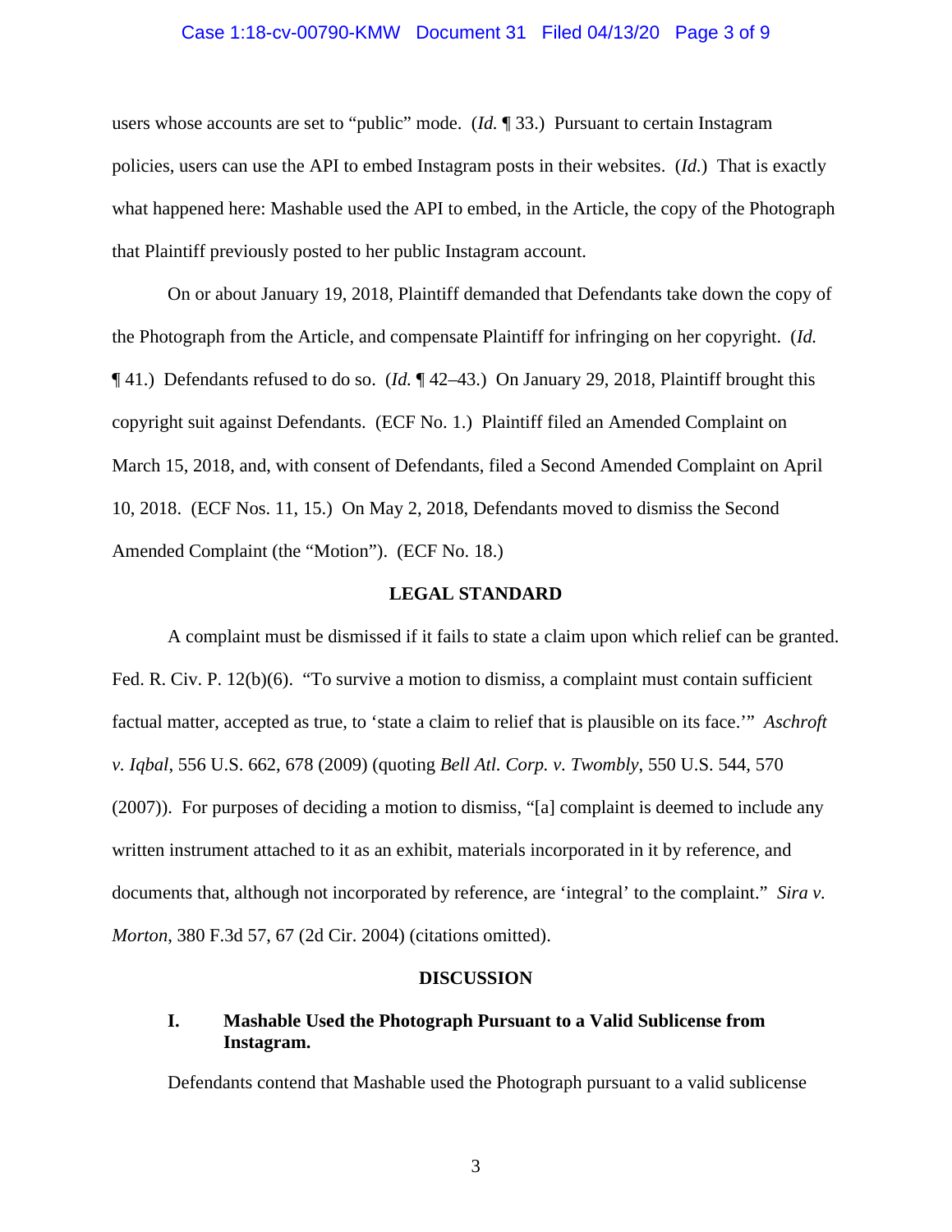## Case 1:18-cv-00790-KMW Document 31 Filed 04/13/20 Page 4 of 9

from Instagram, so its use of the Photograph does not infringe Plaintiff's copyright. It is well established that a copyright owner may license his or her rights in copyrighted material, including the rights of use, distribution, and sublicensing, to one or more parties. *See Davis v. Blige*, 505 F.3d 90, 98–99 (2d Cir. 2007). A copyright owner who permits a licensee to grant sublicenses cannot bring an infringement suit against a sublicensee, so long as both licensee and sublicensee act, respectively, within the terms of their license and sublicense. *See United States Naval Inst. v. Charter Commc'ns Inc.*, 936 F.2d 692, 695 (2d Cir. 1991); *cf. Spinelli v. Nat'l Football League*, 903 F.3d 185, 203 (2d Cir. 2018) (sublicensee cannot acquire valid rights in copyrighted works if sublicensor had no right to issue a sublicense).

Here, Plaintiff granted Instagram the right to sublicense the Photograph, and Instagram validly exercised that right by granting Mashable a sublicense to display the Photograph. By creating an Instagram account, Plaintiff agreed to Instagram's Terms of Use ("Terms of Use"). *See* Motion at 12–13 (quoting Terms of Use ("By accessing or using the Instagram website, the Instagram service, or any applications (including mobile applications) made available by Instagram . . . you agree to be bound by these terms of use." $)$ ).<sup>[2](#page-3-0)</sup> Plaintiff concedes that she is bound by the Terms of Use. (Opposition to Motion to Dismiss ("Opp.") at 19, ECF No. 23.)

The Terms of Use state that, by posting content to Instagram, the user "grant[s] to Instagram a non-exclusive, fully paid and royalty-free, transferable, sub-licensable, worldwide license to the Content that you post on or through [Instagram], subject to [Instagram's] Privacy

<span id="page-3-0"></span><sup>2</sup> Plaintiff annexed Instagram's' Platform Policy to the Second Amended Complaint, but did not annex any of the other Instagram policies referenced therein. (SAC Ex. E, ECF No. 15-5.). The Court takes judicial notice of Instagram's contemporaneous Terms of Use and Privacy Policy, both of which are publicly available online. *See* Fed. R. Evid. 201(b)(2); *Force v. Facebook, Inc.*, 934 F.3d 53, 59 n. 5 (2d Cir. 2019). These agreements, which are incorporated into the Platform Policy by reference, are properly considered in deciding this motion to dismiss. *See Sira*, 380 F.3d at 67. Finally, the Court notes that Instagram's policies have been updated since the infringement alleged in the Second Amended Complaint.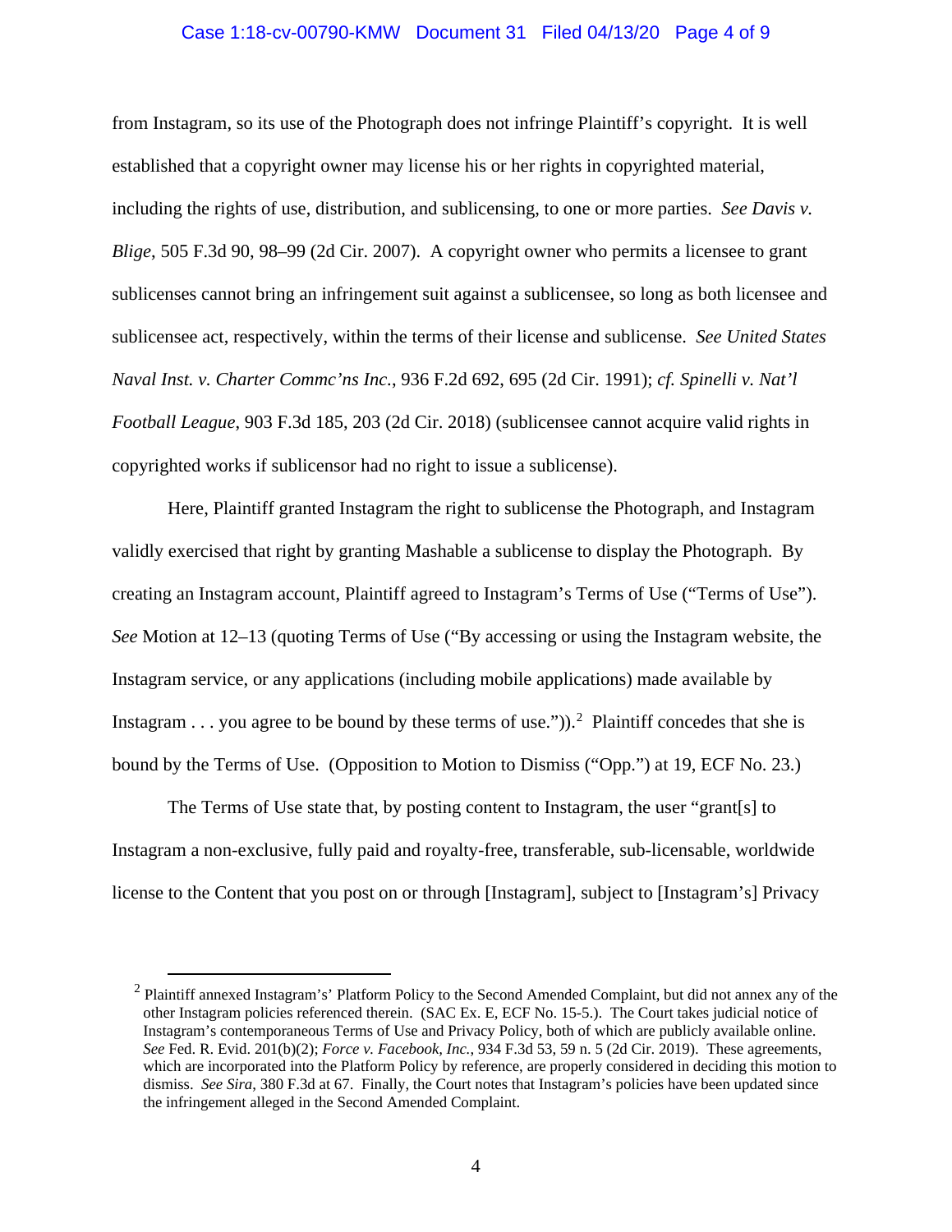## Case 1:18-cv-00790-KMW Document 31 Filed 04/13/20 Page 5 of 9

Policy." (Terms of Use, Rights § 1.) Pursuant to Instagram's Privacy Policy ("Privacy Policy"), Instagram users designate their accounts as "private" or "public," and can change these privacy settings whenever they wish. (Privacy Policy, Parties With Whom You May Choose to Share Your User Content § 1.). All content that users upload and designate as "public" is searchable by the public and subject to use by others via Instagram's API. (*Id* § 2*.*) The API enables its users to embed publicly-posted content in their websites. (Platform Policy, Preamble.). Thus, because Plaintiff uploaded the Photograph to Instagram and designated it as "public," she agreed to allow Mashable, as Instagram's sublicensee, to embed the Photograph in its website.

Plaintiff advances a number of objections to this interpretation of her agreements with Instagram, but none is persuasive.

First, Plaintiff argues that Mashable's failure to obtain a license to use the Photograph directly from Plaintiff means that Mashable should not be able to obtain a sublicense from Instagram to use the Photograph. (Opp. at  $11-12$ .) Plaintiff's right to grant a license directly to Mashable, and Instagram's right, as Plaintiff's licensee, to grant a sublicense to Mashable, operate independently. Mashable was within its rights to seek a sublicense from Instagram when Mashable failed to obtain a license directly from Plaintiff—just as Mashable would be within its rights to again seek a license from Plaintiff, perhaps at a higher price, if Plaintiff switched her Instagram account to "private" mode.

Second, Plaintiff argues that the Court cannot take judicial notice of the meaning of Instagram's agreements and policies because they are complex and subject to different interpretations. (Opp. at 13–15.) Although the Court takes judicial notice of the existence of Instagram's agreements and policies, *see supra* at Note 2, the Court does not purport to take judicial notice of their meaning. The meaning of these contracts is a question of law for the court, rather than a question of fact to which the principles of judicial notice would be applicable.

5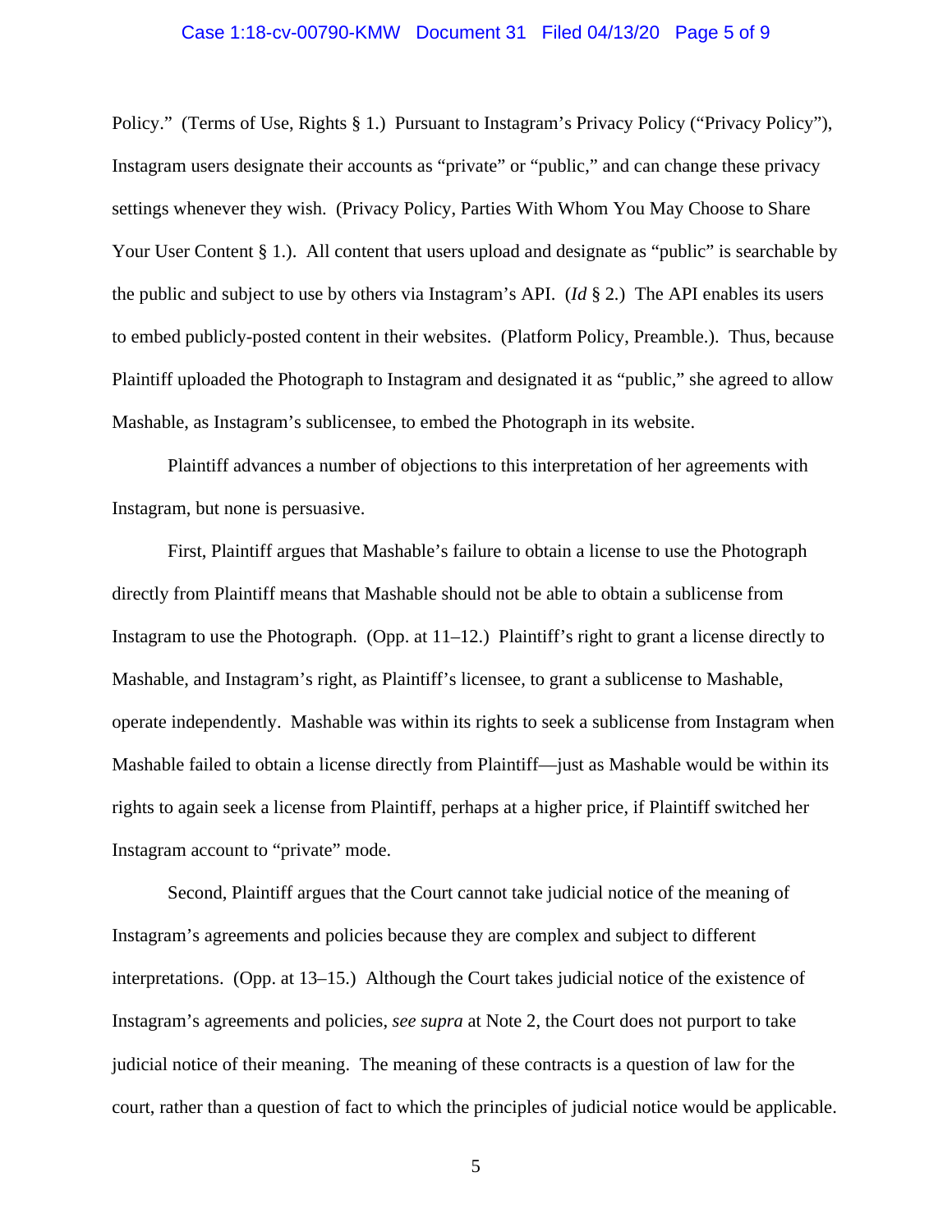# Case 1:18-cv-00790-KMW Document 31 Filed 04/13/20 Page 6 of 9

*See Markley v. Beagle*, 429 P.2d 129, 136 (Cal. 1967) ("In the absence of conflicting extrinsic evidence the interpretation of the contract is a question for the court."); *see also* Terms of Use, Governing Law & Venue (stating that Terms of Use are governed by California law).

Next, Plaintiff claims the agreements between Instagram and Plaintiff cannot confer a right to use the Photograph upon Mashable because Mashable is not an intended beneficiary of any of the agreements. (Opp. at 15–19.) But Mashable need not be an intended beneficiary of the agreements by which Plaintiff authorized Instagram to sublicense the Photograph in order to receive a valid sublicense from Instagram. Indeed, Plaintiff authorized Instagram to grant a sublicense to, *inter alia*, anyone who uses Instagram's API. Whether Mashable is an intended beneficiary would only matter if Mashable were attempting to enforce one of the agreements between Instagram and Plaintiff, which Mashable is not. *See Bancomer, S.A. v. Superior Court*, 52 Cal. Rptr. 2d 435, 440 (Cal. Ct. App. 1996) (discussing rights of intended and incidental beneficiaries).

Plaintiff also contends that her authorization to Instagram to sublicense the use of the Photograph is invalid because it was created by a series of complex, interconnected documents. (Opp. at 20.) Specifically, the Terms of Use establish that Plaintiff grants Instagram a sublicensable right of use, but the scope of the sublicense is detailed fully in Instagram's Platform Policy and Privacy Policy. Under California law, this practice is accepted: when one document incorporates another by reference, "the original agreement and those referred to must be considered and construed as one." *Republic Bank v. Marine Nat'l Bank*, 45 Cal. App. 4th 919, 923 (Cal. Ct. App. 1996) (quoting *Bell v. Rio Grande Oil Co.*, 23 Cal. App. 2d 436, 440 (Cal. Ct. App. 1937)). While Instagram could certainly make its user agreements more concise and accessible, the law does not require it to do so.

Plaintiff also contends that the agreements do not convey a valid sublicense because they

6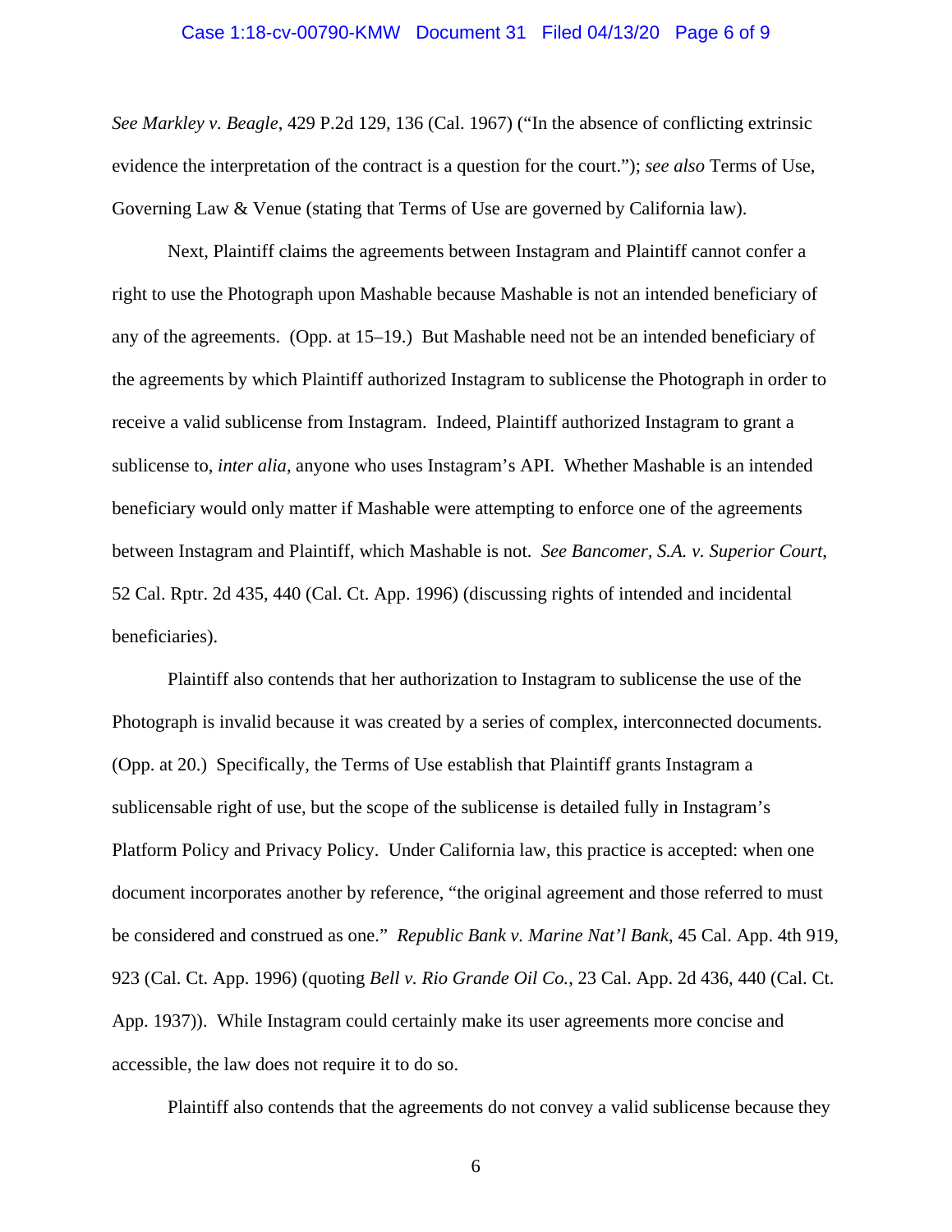### Case 1:18-cv-00790-KMW Document 31 Filed 04/13/20 Page 7 of 9

are "circular," "incomprehensible," and "contradictory." (Opp. at 19–22.) But Plaintiff fails to identify any inconsistent (let alone unenforceable) terms in Instagram's agreement. Plaintiff claims it is contradictory for Instagram to simultaneously demand that users respect the intellectual property rights of others when uploading content to Instagram, while also granting those users a right to share other users' public posts containing copyrighted material. Plaintiff misses the distinction between a user's initial uploading of content to Instagram, and a user's subsequent sharing of content that has already been uploaded to Instagram. In the former scenario, a user may not upload content to Instagram if doing so would violate the intellectual property rights of another person. In the latter, users must comply with Instagram's terms governing the sharing of content; however, there is no concern about copyright violation, because the user who initially uploaded the content has already granted Instagram the authority to sublicense the use of "public" content to users who share it. These requirements pose no contradiction, and enable copyright holders to avoid unlicensed sharing of their work by choosing not to publicly post their copyrighted material on Instagram.

Plaintiff also contends that Instagram violated the terms of its license by granting Mashable a sublicense to "sell" the Photograph. (Opp. at 20.) But neither Plaintiff nor Instagram has "sold" the Photograph to anyone. Instead, Instagram granted Mashable a sublicense to embed the Photograph on its website, and Mashable exercised its right pursuant to that sublicense.<sup>[3](#page-6-0)</sup>

Finally, Plaintiff's argues that it is unfair for Instagram to force a professional photographer like Plaintiff to choose between "remain[ing] in 'private mode' on one of the most

<span id="page-6-0"></span><sup>&</sup>lt;sup>3</sup> Because the Court finds that Instagram granted Mashable a valid license to display the Photograph, it need not reach the question, addressed in *Goldman* but unsettled in this Circuit, of whether embedding an image constitutes "display" that is capable of infringing a copyright in the image. *See Goldman*, 302 F. Supp. 3d at 596 (holding that embedding constitutes display but noting possible viability of license as a defense).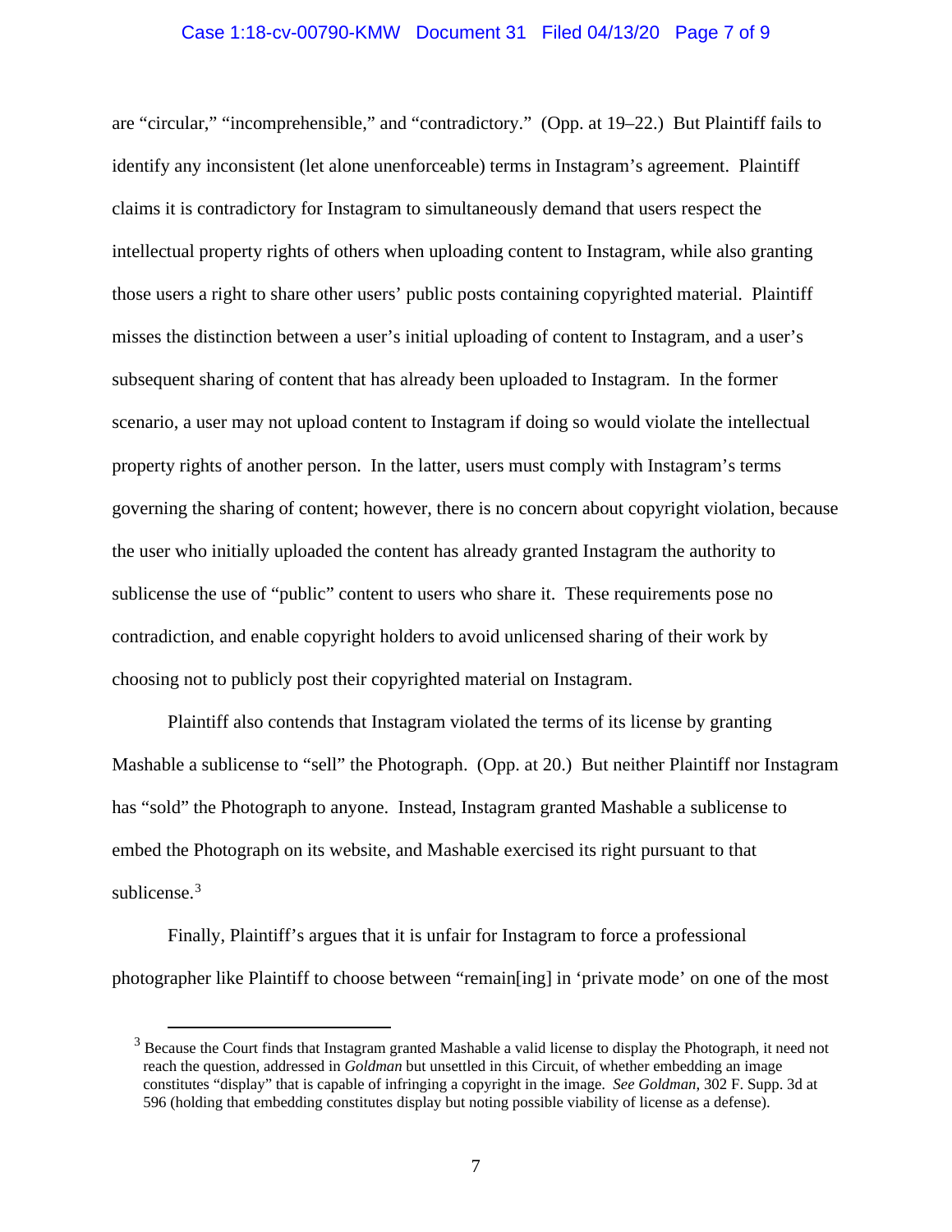#### Case 1:18-cv-00790-KMW Document 31 Filed 04/13/20 Page 8 of 9

popular public photo sharing platforms in the world," and granting Instagram a right to sublicense her photographs to users like Mashable. (Opp. at 12.) Unquestionably, Instagram's dominance of photograph- and video-sharing social media, coupled with the expansive transfer of rights that Instagram demands from its users, means that Plaintiff's dilemma is a real one. But by posting the Photograph to her public Instagram account, Plaintiff made her choice. This Court cannot release her from the agreement she made.

# **II. Plaintiff Fails to Allege Ziff Davis' Involvement in Mashable's Alleged Copyright Infringement.**

Defendants contend that Plaintiff fails to state a claim against Ziff Davis. They are correct. Because corporations and their subsidiaries are legally distinct, "the legal relationship between a parent and its subsidiary is insufficient to state a claim for copyright infringement against the parent. . . . Rather, a parent corporation can be liable only if there is a substantial continuing involvement by the parent specifically with respect to the allegedly infringing activity of the subsidiary." *Dauman v. Hallmark Card, Inc.*, No. 96-CV-3608, 1998 WL 54633, at \*6 (S.D.N.Y. 1998) (Keenan, J.) (citations omitted).

Here, Plaintiff has not pled facts that, if true, would establish Ziff Davis' involvement in the allegedly infringing activity. Plaintiff alleges that Ziff Davis owns Mashable, and that legal notices on Mashable's website, such as the "Privacy Policy," "Terms of Use," and "Cookie Policy," direct users to Ziff Davis' corresponding policies. (SAC  $\P$  17–18.) Plaintiff further alleges that Mashable's "Copyright Policy" directs individuals with copyright claims to contact Ziff Davis' copyright agent, and that Mashable lists Ziff Davis as its copyright agent. (*Id.* ¶ 18– 19.) None of these facts establishes that Ziff Davis had any involvement in Mashable's allegedly infringing activities, beyond the bare fact of corporate ownership; for instance, Plaintiff does not claim that Ziff Davis had any role in contacting Plaintiff, posting the Article, or embedding the

8